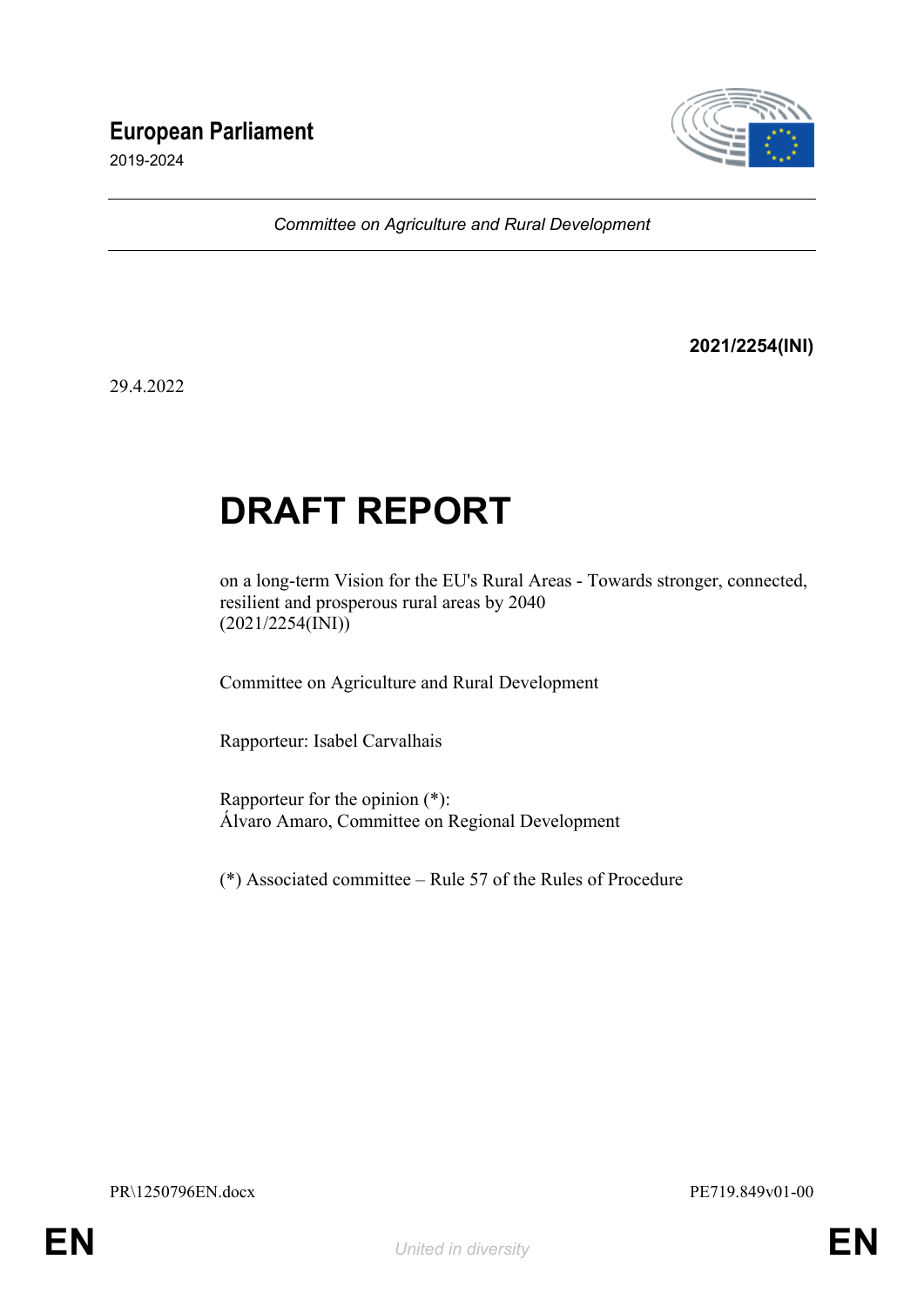# **CONTENTS**

# **Page**

**EN**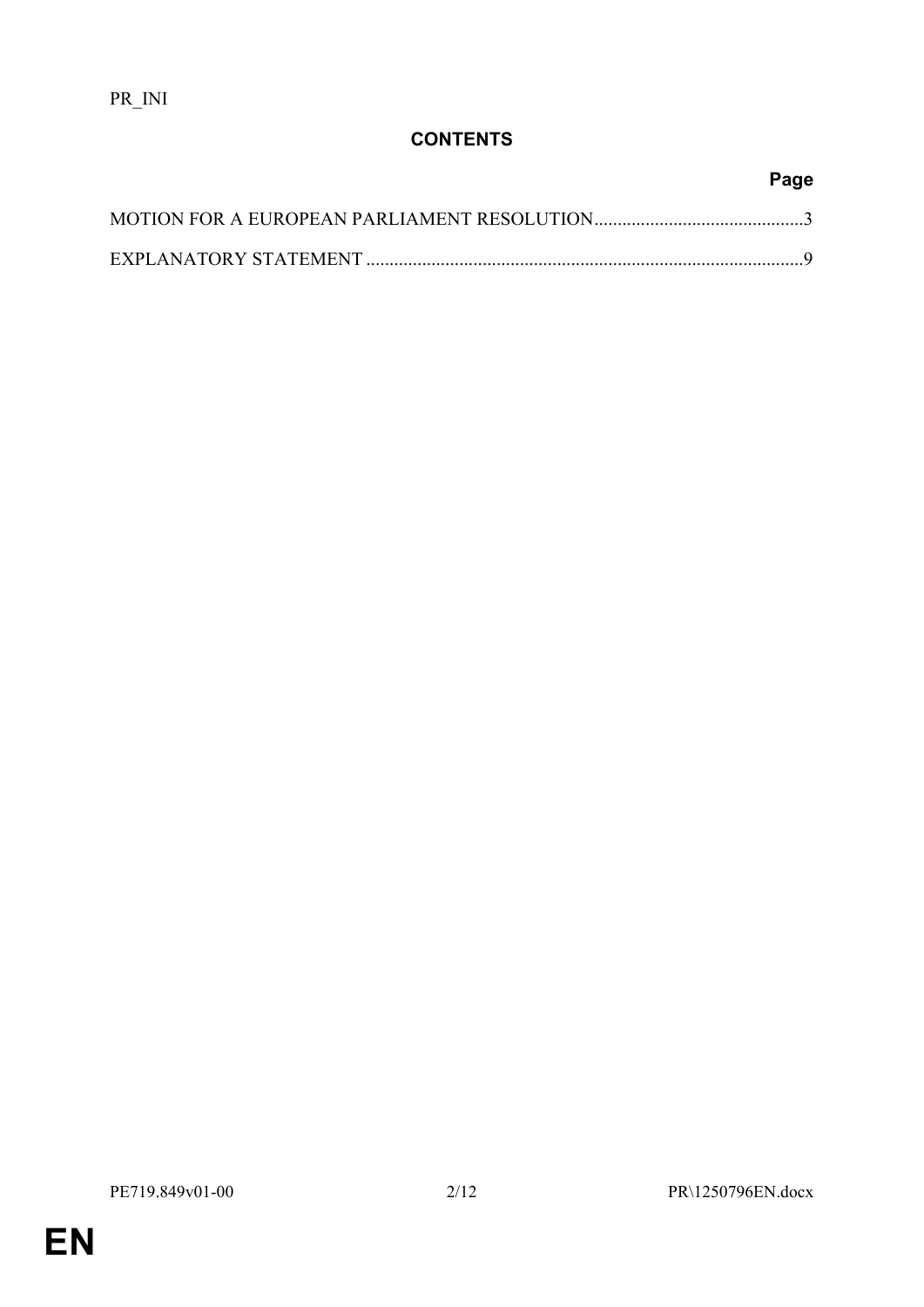## <span id="page-2-0"></span>**MOTION FOR A EUROPEAN PARLIAMENT RESOLUTION**

#### **on a long-term Vision for the EU's Rural Areas - Towards stronger, connected, resilient and prosperous rural areas by 2040 (2021/2254(INI))**

#### *The European Parliament*,

- having regard to the Commission communication of 30 June 2021 entitled 'A long-term vision for the EU's rural areas – Towards stronger, connected, resilient and prosperous rural areas by 2040' (COM(2021)0345),
- having regard to the United Nations 2030 Agenda for Sustainable Development and the Sustainable Development Goals,
- having regard to the Paris Agreement reached at the 21st Conference of the Parties to the UN Framework Convention on Climate Change,
- having regard to Articles 39 and 174 of the Treaty on the Functioning of the European Union (TFEU),
- having regard to Council Regulation (EU, Euratom) 2020/2093 of 17 December 2020 laying down the multiannual financial framework for the years 2021 to 2027<sup>1</sup>,
- having regard to Regulation (EU) 2021/1119 of the European Parliament and of the Council of 30 June 2021 establishing the framework for achieving climate neutrality and amending Regulations (EC) No 401/2009 and (EU) 2018/1999 ('European Climate Law')<sup>2</sup>,
- having regard to Regulation (EU) 2021/2115 of the European Parliament and of the Council of 2 December 2021 establishing rules on support for strategic plans to be drawn up by Member States under the common agricultural policy (CAP Strategic Plans) and financed by the European Agricultural Guarantee Fund (EAGF) and by the European Agricultural Fund for Rural Development (EAFRD) and repealing Regulations (EU) No 1305/2013 and (EU) No 1307/2013<sup>3</sup> ,
- having regard to Regulation (EU) 2021/2116 of the European Parliament and of the Council of 2 December 2021 on the financing, management and monitoring of the common agricultural policy and repealing Regulation (EU) No 1306/2013<sup>4</sup> ,
- having regard to Regulation (EU) 2021/1060 of the European Parliament and of the Council of 24 June 2021 laying down common provisions on the European Regional Development Fund, the European Social Fund Plus, the Cohesion Fund, the Just Transition Fund and the European Maritime, Fisheries and Aquaculture Fund and

<sup>1</sup> [OJ L 433, 22.12.2020, p. 11.](http://data.europa.eu/eli/reg/2020/2093/oj)

 $^{2}$  [OJ L 243, 9.7.2021, p. 1.](http://data.europa.eu/eli/reg/2021/1119/oj)

 $3$  [OJ L 435, 6.12.2021, p. 1.](http://data.europa.eu/eli/reg/2021/2115/oj)

<sup>4</sup> [OJ L 435, 6.12.2021, p. 187.](http://data.europa.eu/eli/reg/2021/2116/oj)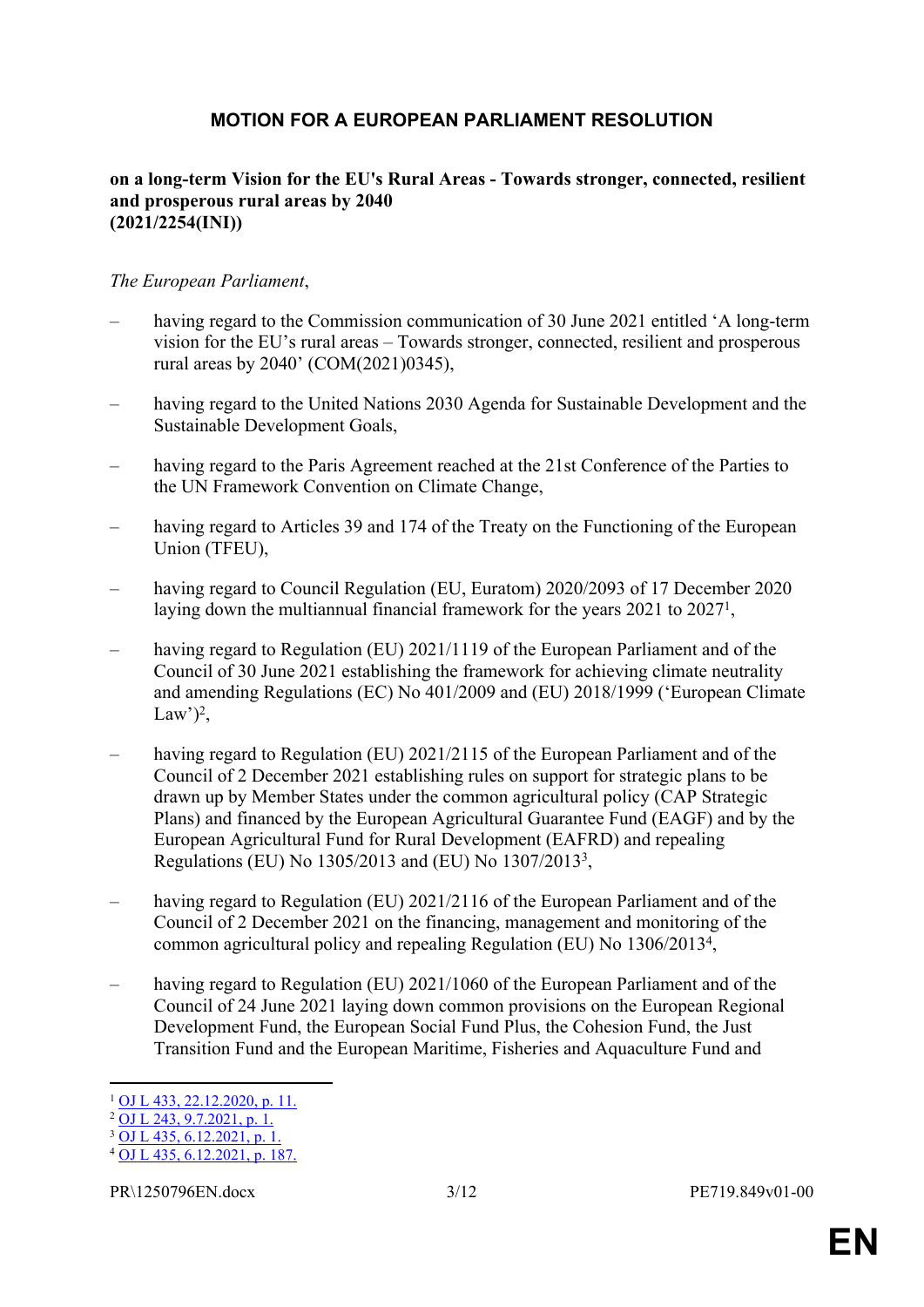financial rules for those and for the Asylum, Migration and Integration Fund, the Internal Security Fund and the Instrument for Financial Support for Border Management and Visa Policy<sup>5</sup>,

- having regard to Regulation (EU) 2021/694 of the European Parliament and of the Council of 29 April 2021 establishing the Digital Europe Programme<sup>6</sup>,
- having regard to its resolution of 27 October 2016 on how the CAP can improve job creation in rural areas<sup>7</sup>,
- having regard to its resolution of 4 April 2017 on women and their roles in rural areas<sup>8</sup>,
- having regard to its resolution of 30 May 2018 on the future of food and farming<sup>9</sup>,
- having regard to its resolution of 3 October 2018 on addressing the specific needs of rural, mountainous and remote areas<sup>10</sup>,
- having regard to the Commission communication of 11 December 2019 on the European Green Deal (COM(2019)0640),
- having regard to the Commission communication of 4 February 2022 on the 8th Cohesion Report: cohesion in Europe towards 2050 (COM(2022)0034),
- having regard to the Commission report of 17 June 2020 on the impact of demographic change (COM(2020)0241),
- having regard to the Commission green paper of 27 January 2021 on 'Ageing: Fostering solidarity and responsibility between generations' (COM(2021)0050),
- having regard to the Cork 2.0 Declaration 'A Better Life in Rural Areas' adopted by the parties to the European Conference on Rural Development held in Cork in September 2016,
- having regard to Principle 20 of the European Pillar of Social Rights,
- having regard to the opinion of the European Committee of the Regions of 26 January 2022 on 'A long-term vision for the EU's rural areas' (CDR 3533/2021),
- having regard to the opinion of the European Economic and Social Committee of 23 March 2022 on 'A long-term vision for the EU's rural areas' (NAT/839-EESC-2021),
- having regard to Rule 54 of its Rules of Procedure,
- having regard to the opinions of the Committee on Regional Development and the Committee on Women's Rights and Gender Equality,

<sup>5</sup> [OJ L 231, 30.6.2021, p. 159.](http://data.europa.eu/eli/reg/2021/1060/oj)

<sup>6</sup> [OJ L 166, 11.5.2021, p. 1.](http://data.europa.eu/eli/reg/2021/694/oj)

<sup>7</sup> [OJ C 215, 19.6.2018, p. 228.](https://eur-lex.europa.eu/legal-content/EN/TXT/?uri=uriserv:OJ.C_.2018.215.01.0228.01.ENG)

 $8$  [OJ C 298, 23.8.2018, p. 14.](https://eur-lex.europa.eu/legal-content/EN/TXT/?uri=uriserv:OJ.C_.2018.298.01.0014.01.ENG)

 $9$  [OJ C 76, 9.3.2020, p. 62.](https://eur-lex.europa.eu/legal-content/EN/TXT/?uri=CELEX:52018IP0224)

 $10$  [OJ C 11, 13.01.2020, p. 15.](https://eur-lex.europa.eu/legal-content/EN/TXT/?uri=uriserv:OJ.C_.2020.011.01.0015.01.ENG)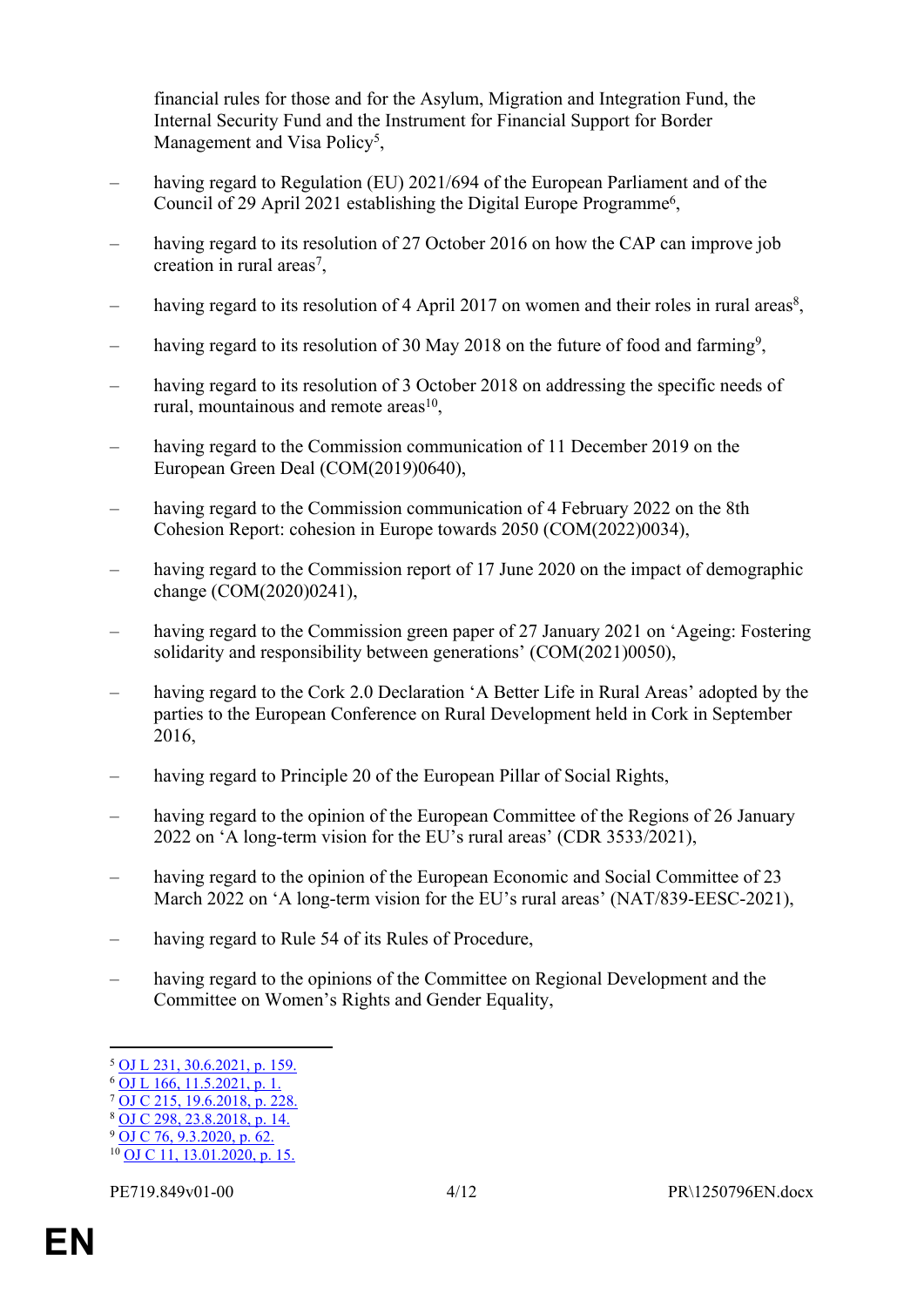- having regard to the report of the Committee on Agriculture and Rural Development (A9-0000/2022),
- A. whereas rural areas represent around 83 % of the total European territory and are home to around 137 million people (30 % of the European population); whereas rural areas, in particular remote and less developed rural regions, face specific unresolved challenges;

### *1. Challenges and opportunities for stronger, resilient and inclusive rural areas*

- 1. Highlights the diversity of rural areas across the EU; recalls that rural areas close to urban centres, in remote areas or mountainous zones, and in outermost regions face different challenges requiring targeted solutions;
- 2. Stresses that policies and actions at EU level combined with national and regional ones are key to securing the prosperity and well-being of rural European citizens, as well as tackling the challenges they face, namely population decline and ageing, fewer quality job opportunities, a lack of access to high-quality services of general interest, climate and environmental pressures, lower connectivity and limited access to innovation;
- 3. Highlights the central role rural areas can play in addressing societal challenges, by providing ecosystem services to mitigate climate change and environmental deterioration, ensuring sustainable food production, preserving rural heritage, and contributing to a just, green and digital transition;
- 4. Draws attention to the growing discontent among rural populations who feel their needs are insufficiently considered in political decision-making, which creates fertile ground for civic and political disengagement;
- 5. Stresses that rural areas are particularly vulnerable to the impacts of crisis, such as the COVID pandemic and the war in Ukraine but are also capable of offering new opportunities in response to such crisis;

## *2. A long-term vision for the EU's rural areas*

- 6. Welcomes the Commission's communication on a long-term vision for the EU's rural areas; agrees with its general aims and considers it a most valuable opportunity for reinforcing action on the present and future of rural areas;
- 7. Takes note of the proposal for a Rural Action Plan, which should evolve into a dynamic tool for future action; calls on the Commission and the Member States to give the highest priority to its implementation, setting clear targets for delivery so as to attain the goal of stronger, more connected, resilient and prosperous rural areas by 2040;
- 8. Agrees on the need for a common, EU-wide, functional definition of rural areas, and urges the Commission to quickly develop and operationalise such a definition;
- 9. Supports the development of a Rural Pact; considers that it needs concrete objectives, deliverables, governance and monitoring systems, and institutional responsibilities;
- 10. Welcomes the announcement of a Rural Observatory; considers it a valid instrument for informing, designing and monitoring better public policies;

```
PR\1250796EN.docx 5/12 PE719.849v01-00
```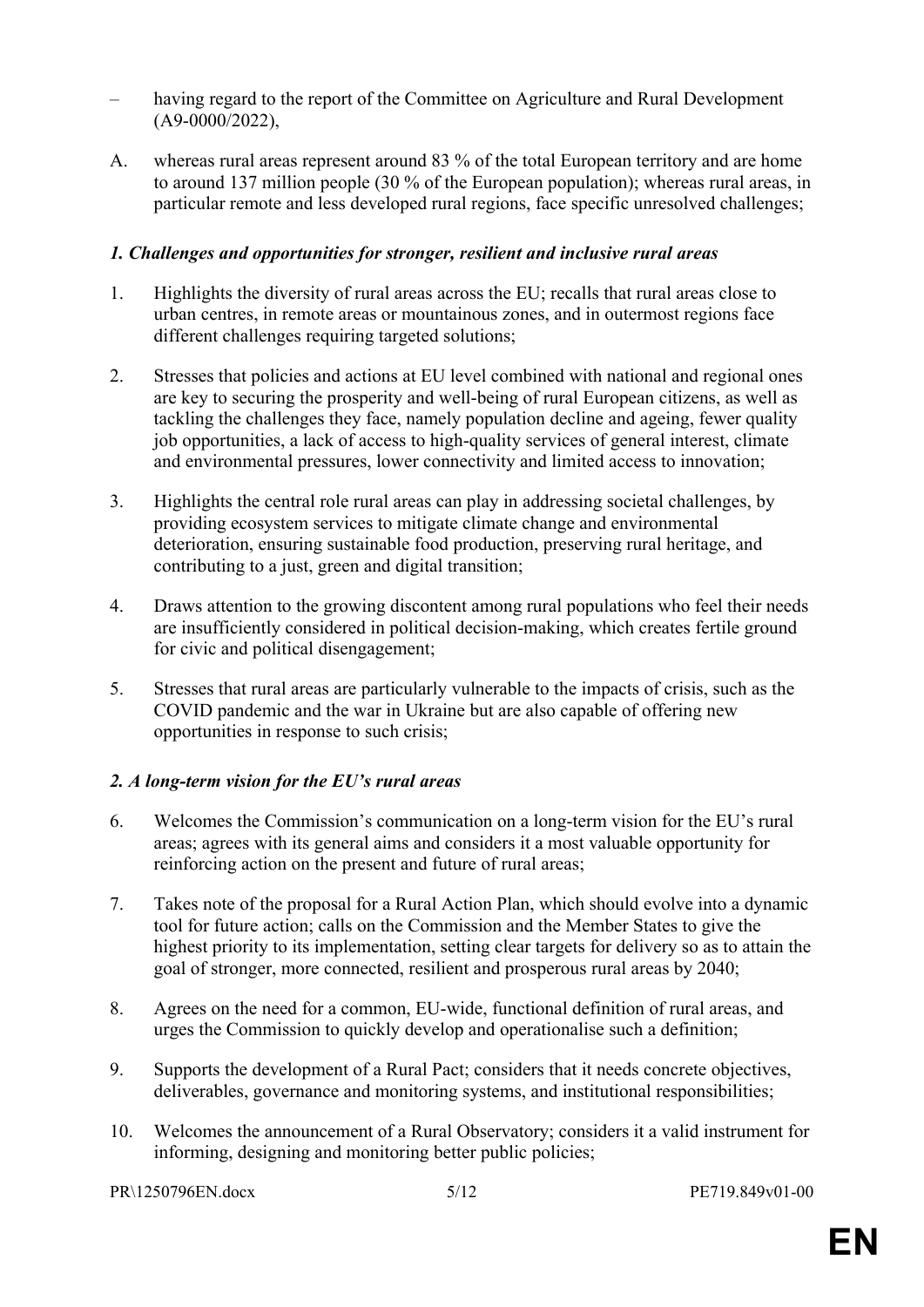11. Stresses the importance of implementing a rural proofing mechanism for EU initiatives so as to assess their potential impact on rural areas; urges the Member States to promote the development and implementation of effective mechanisms for rural proofing at national level and calls on the Commission to assist them;

## *3. A path for the future of rural areas for 2040*

- 12. Insists that rural citizens must benefit, like any other citizen, from equitable conditions for achieving their professional, social and personal goals, with a particular focus on more vulnerable groups, thereby effectively upholding the European Pillar of Social Rights; stresses that targeted interventions fostering effective generational renewal are essential;
- 13. Underlines that the European Green Deal can open up new opportunities in rural areas and a new dynamic for a more resilient future, while ensuring a just and inclusive transition;
- 14. Underlines the central role agriculture plays in rural areas; insists that sustainable agriculture, providing fair income to farmers, is crucial for the vitality of these territories;
- 15. Stresses that diversification of and innovation in the rural economy based on local potential are crucial to drawing opportunities from the digital and green transition; calls on the Member States to put in place measures to support the fair transition and diversification of the rural economy;
- 16. Regrets that the work of rural women is still not properly recognised; calls on the Commission and the Member States to take action to design and implement measures to fight gender gaps;
- 17. Highlights the central role of rural areas in the transition to a low-carbon economy; stresses that initiatives in rural areas, such as renewable energy infrastructure, must contribute effectively to the economic and social vitality of such areas;
- 18. Highlights that rural areas suffer higher risks of social exclusion and energy poverty owing to longer distances to be covered and mobility constraints; points out that new rural mobility solutions and investments are needed to achieve equitable growth, in harmony with a sustainable energy transition:
- 19. Stresses that the digital transition brings about new opportunities for rural areas, which are only accessible if there is adequate, stable and accessible broadband coverage; warns of the risks of the widening of the rural digital gap as a result of the lack of 5G coverage, and calls on Member States to mobilise all available instruments to prevent it;
- 20. Draws attention to the fact that the comparative lack of digital skills in rural areas can preclude rural communities from benefiting from the opportunities of digitalisation; calls for measures that ensure digital inclusion and support an enabling environment for rural digital innovation;

#### *4. First steps for defining a vision and strategy for rural areas*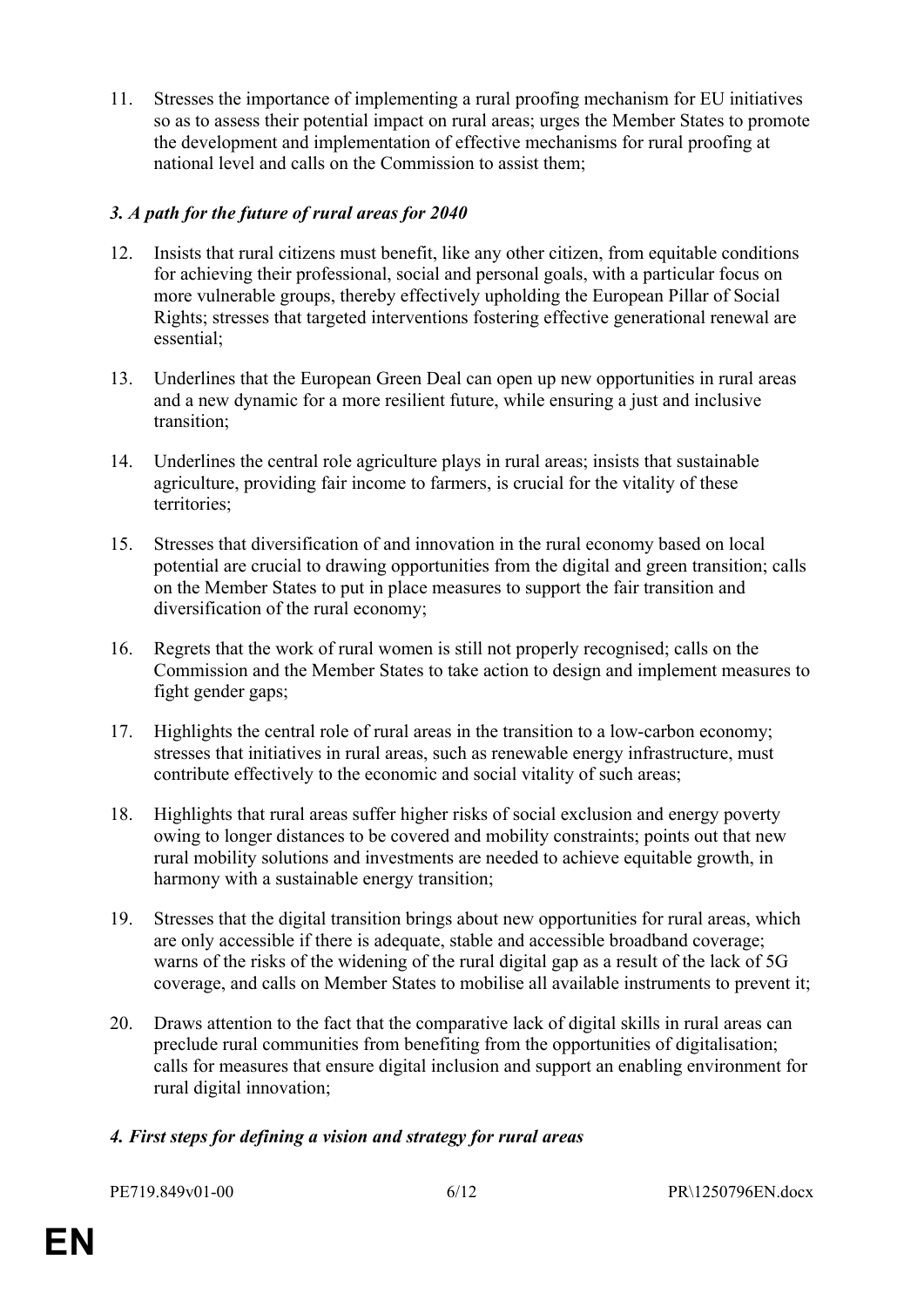- 21. Regrets the late publication of the Commission's communication, which has precluded its full integration into the current programming framework; calls on the Commission to ensure that the rural territorial dimension is properly addressed by all Member States and to assess its implementation and impact in the common agricultural policy strategic plans, the cohesion policy programmes and the Recovery and Resilience Plans;
- 22. Urges Member States to address the specific challenges of rural areas during the implementation of the current multiannual financial framework programmes and to provide the investments needed for social inclusion and job creation, in order to foster competitiveness and enable a just digital and green transition;
- 23. Regrets the persistent obstacles to the multi-fund approach, which hamper the deployment of integrative approaches in rural areas; calls on the Commission to improve synergies and coordination between EU funding instruments, and with national instruments, and to pursue simplification, in particular for smaller projects, which are key for rural areas;
- 24. Stresses the role that all EU policies and funds, both shared and those under direct management, must play in supporting rural areas;
- 25. Highlights the Commission study's conclusions on LEADER's effectiveness in delivering solutions for sustainable rural development; calls on Member States to support LEADER/Community-Led Local Development (CLLD), thereby facilitating and promoting multi-fund approaches; considers that the meaningful earmarking of assistance for CLLD under all relevant funds at EU level, including the European Agricultural Fund for Rural Development (EAFRD), would contribute to stronger and more sustainable territorial development;

#### *5. Partnership principle, governance and empowerment of rural areas*

- 26. Stresses that empowering rural communities, which requires capacity building, particularly in the most remote and less populated areas, will promote greater social cohesion and a stronger sense of belonging;
- 27. Calls for more community-based policy design, involving local actors, authorities and civil society, and insists therefore that they must play an active role from decisionmaking to policy implementation and evaluation;
- 28. Notes that while EU legislation envisages multilevel governance approaches and partnerships, there is resistance to their application in a meaningful way; calls on Member States to support these approaches by allocating responsibility at the appropriate local level and ensuring political ownership and strong coordination of policies and investments across all levels of governance;

## *6. Shaping the future beyond 2027*

29. Takes note of the Commission's intention to take stock by mid-2023 of the actions taken by the EU and Member States for rural areas and to produce a public report on that basis in early 2024; considers that this evaluation could pave the way to a fully integrated Rural Action Plan in the 2028-2034 programming period;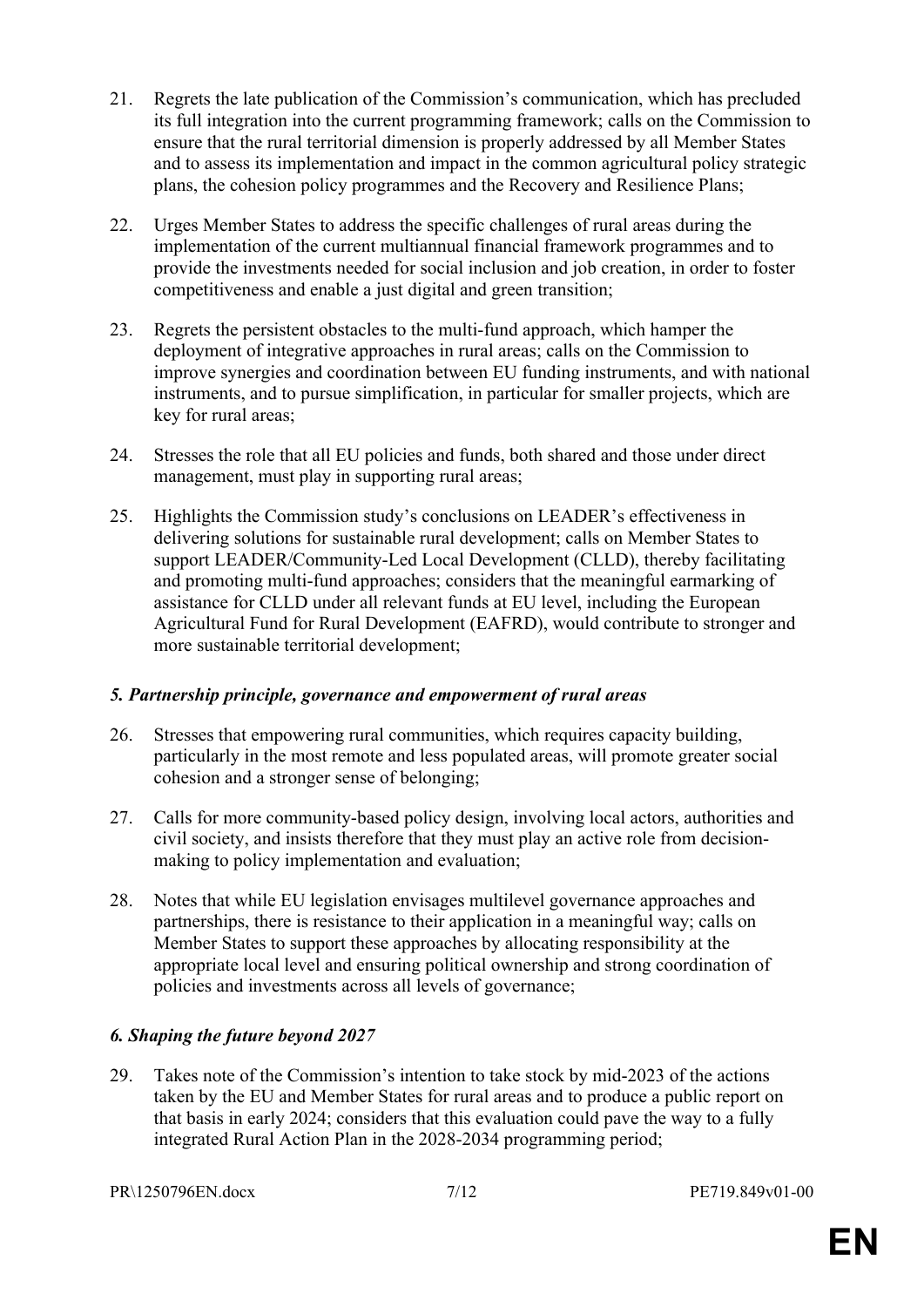- 30. Recalls that the future of rural areas is of paramount importance for Europe's food security and food autonomy, as the recent COVID-19 pandemic and the war in Ukraine have clearly demonstrated;
- 31. Calls for the long-term vision to be developed into a true rural strategy at EU level to be fully integrated into future programming periods and calls on all Member States to develop rural strategies at national level;
- 32. Calls on the Commission to assess in a timely manner the potential impact of the EAFRD's detachment from Regulation (EU) 2021/1060 in the development of integrated territorial approaches in rural areas;

### *7. Rural areas beyond the EU*

- 33. Believes that the EU has a strong interest in building partnerships beyond its borders to promote more prosperous rural societies and economies with long-term mutual benefits;
- 34. Highlights the importance of the strategic links between Africa and Europe, building on the progress made in the Africa-Europe rural transformation action agenda, which sets out initiatives designed to sustainably strengthen Africa's agri-food sector and rural territories;

 $\circ$  $\circ$   $\circ$ 

35. Instructs its President to forward this resolution to the Council and the Commission.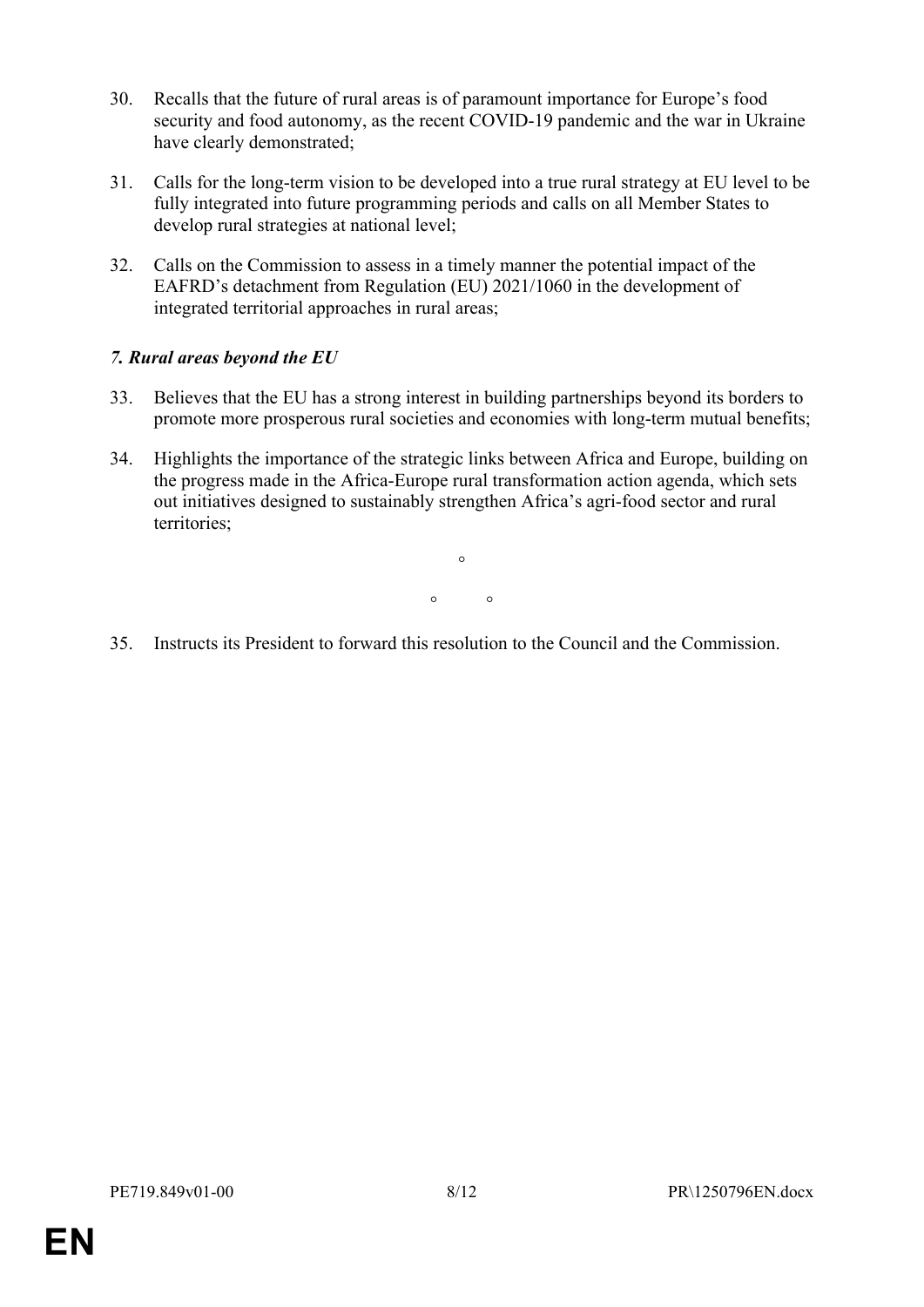# <span id="page-8-0"></span>**EXPLANATORY STATEMENT**

### **European Rural areas, challenges, opportunities and the path for the future** .

The EU's rural areas are an essential aspect of the European way of life and vital to the economic, social and environmental functioning of our society. They are home to 137 million people, 30.6 % of the EU's population, but cover about 83 % of the total EU area.

Rural areas are key in ensuring our food production and autonomy, safeguarding our natural resources, landscapes and biodiversity, as well as our cultural heritage. The rapporteur is convinced that they can play a central role in addressing the major current societal challenges, by providing eco-system services, to mitigate climate change and environmental deterioration, promote sustainable food production and enabling a just green and digital transition.

Despite their strengths, rural areas, in particular remote and less developed ones, face significant challenges that have yet to be addressed, which has generated a growing discontent in the rural populations, who feel their needs are insufficiently considered in political decision-making, creating fertile ground to civic and political disengagement. Rural areas have been recently confronted with additional challenges triggered by the COVID pandemic and the war in Ukraine and linked especially to food security and autonomy.

The rapporteur stresses that a holistic approach of policies and actions at EU level combined with national and regional ones, are paramount to secure the well-being of European rural citizens. Furthermore are key in tackling the unresolved challenges, namely population decline and ageing, fewer quality job opportunities, lack of access to high quality services of general interest, climate and environmental pressures, lower connectivity and access to innovation.

The rapporteur insists that rural citizens must benefit, as any other citizen, from equitable conditions to achieve their professional, social and personal goals, with particular attention to the more vulnerable groups in society, and concretizing effectively the European Pillar of Social Rights. On this regard, focused investments and policy interventions fostering effective generational renewal and addressing the gender gap still persistent in several domains are imperative. It is indeed essential to reach out to all and ensure that no one is left behind.

Diversification and innovation of the rural economy based on local potential is considered crucial by the rapporteur in order to attain the full potential offered by the digital and green transition, while stressing the vital role that agricultural activity plays in rural areas. A sustainable agriculture, providing a fair income to farmers and quality products to consumers, while contributing to environment protection will be a catalyst for the, resilience, vitality and prosperity of these territories.

The European Green Deal can open new opportunities in rural areas, namely on the transition to a low-carbon economy. It is crucial that these opportunities ensure a just and inclusive transition, and contribute effectively to the economic and social vitality of the rural communities, who, on top of their endogenous unaddressed structural difficulties, also suffer higher risks of energy poverty and social exclusion.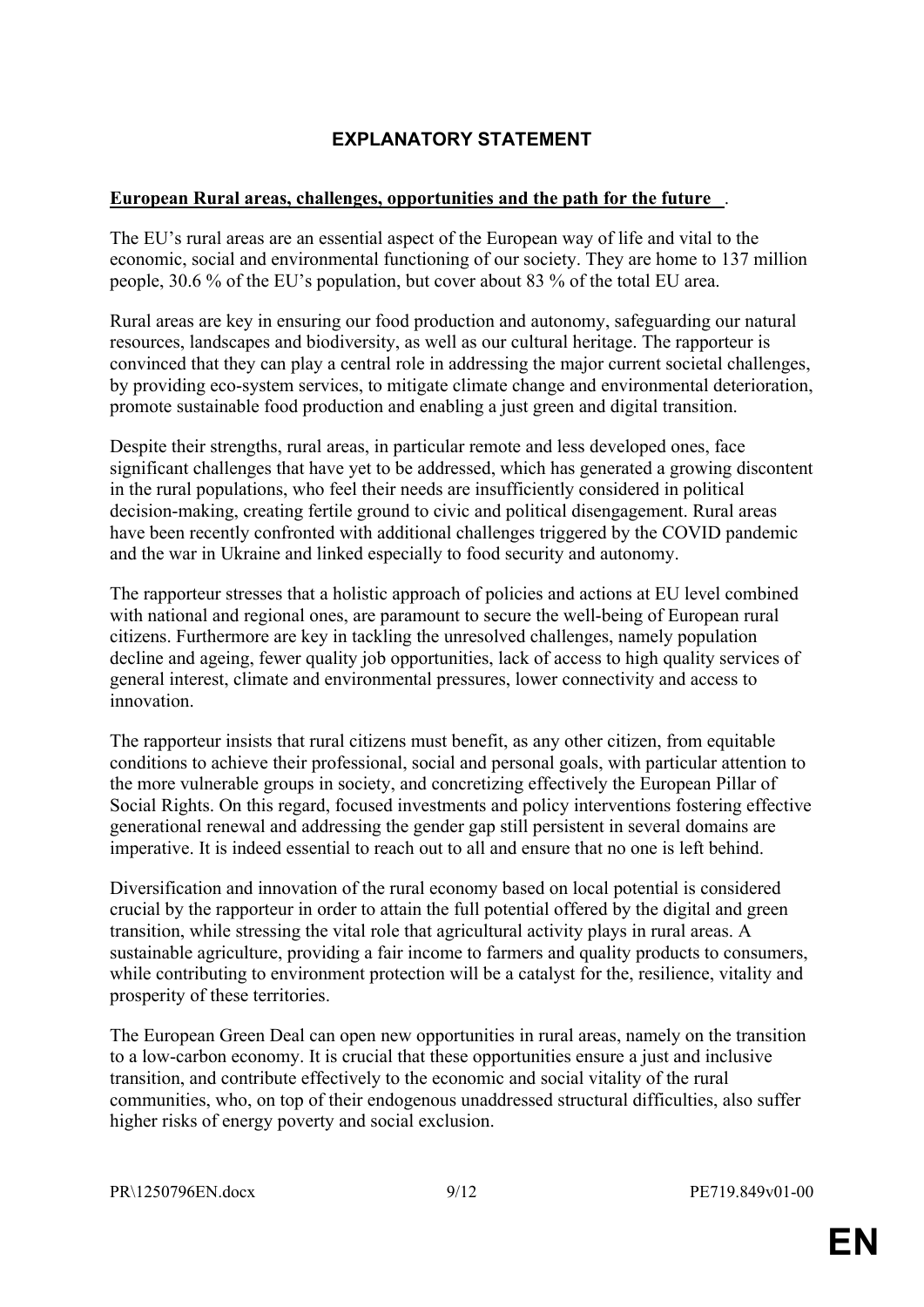Adequate coverage of stable and accessible broadband service, digital capacity building and enabling environment for rural digital innovation are key conditions for rural areas to be able to benefit from the new opportunities digital transition brings for them. It could provide limitless potential in the efforts to improve people's lives and mitigate the negative impact of reduced connectivity, insularity and remoteness, by enabling the application of new technological developments such as of tele-health technologies, e-government solutions and education services, by opening new learning paths, utilising the global knowledge and fostering life-long learning.

#### **A long-term Vision for the EU's Rural Areas, the first steps and future action towards stronger, connected, resilient and prosperous rural areas.**

The rapporteur welcomes the European Commission's Communication on the Long-term vision for the EU's rural area and agrees with its general aims. Considers it a most valuable opportunity to give political visibility to the timely debate and reinforce the much needed urgent action on the present and future of rural areas.

This Communication is also an opportunity to bring into light the strengths and value of rural areas, focusing on positive and constructive messages, such as the innovative projects taking place that combine science, creativity, and ancestral knowledge, that attract and anchor young people and people from urban areas.

The Communication foresees a series of initiatives and policy tools to enable rural areas to make the most of their potential.

The Rural Action Plan, is supposed to create opportunities to promote territorial cohesion of rural areas. The rapporteur considers that this action plan should evolve into a perpetuate dynamic instrument, flexible and adjustable to the evolution on the ground, and calls on the Commission and Member States to give the highest priority to its implementation, setting clear targets for deliver as to attain the goals of stronger, more connected, resilient and prosperous rural areas by 2040.

The rapporteur fully supports the development of a Rural Pact, which needs to materialize in firm commitments and an effective action plan, with a clear definition of concrete objectives, deliveries, governance and monitoring system and institutional responsibilities, if it wants to deliver on its own aspirations as well as to the needs and expectations of rural areas.

A mechanism of "rural proofing to better identify and take into consideration the potential impact and implications of European policies during their inception, review and assessment, on rural areas is long overdue and needs to be effectively and promptly implemented. The rapporteur urges Member States also to promote the development and implementation of effective mechanisms of rural proofing at national level, benefiting from the experience and assistance of the Commission.

The rapporteur regrets the late launching of the Commission's communication, precluding its full integration in the current programming framework, policy planning and interventions to unlock its full potential.

The rapporteur strongly believes that concrete proposals for immediate, short-term action; rural areas cannot afford to wait. Calls therefore on the Commission to ensure that the rural territorial dimension is properly addressed and to assess annually its implementation and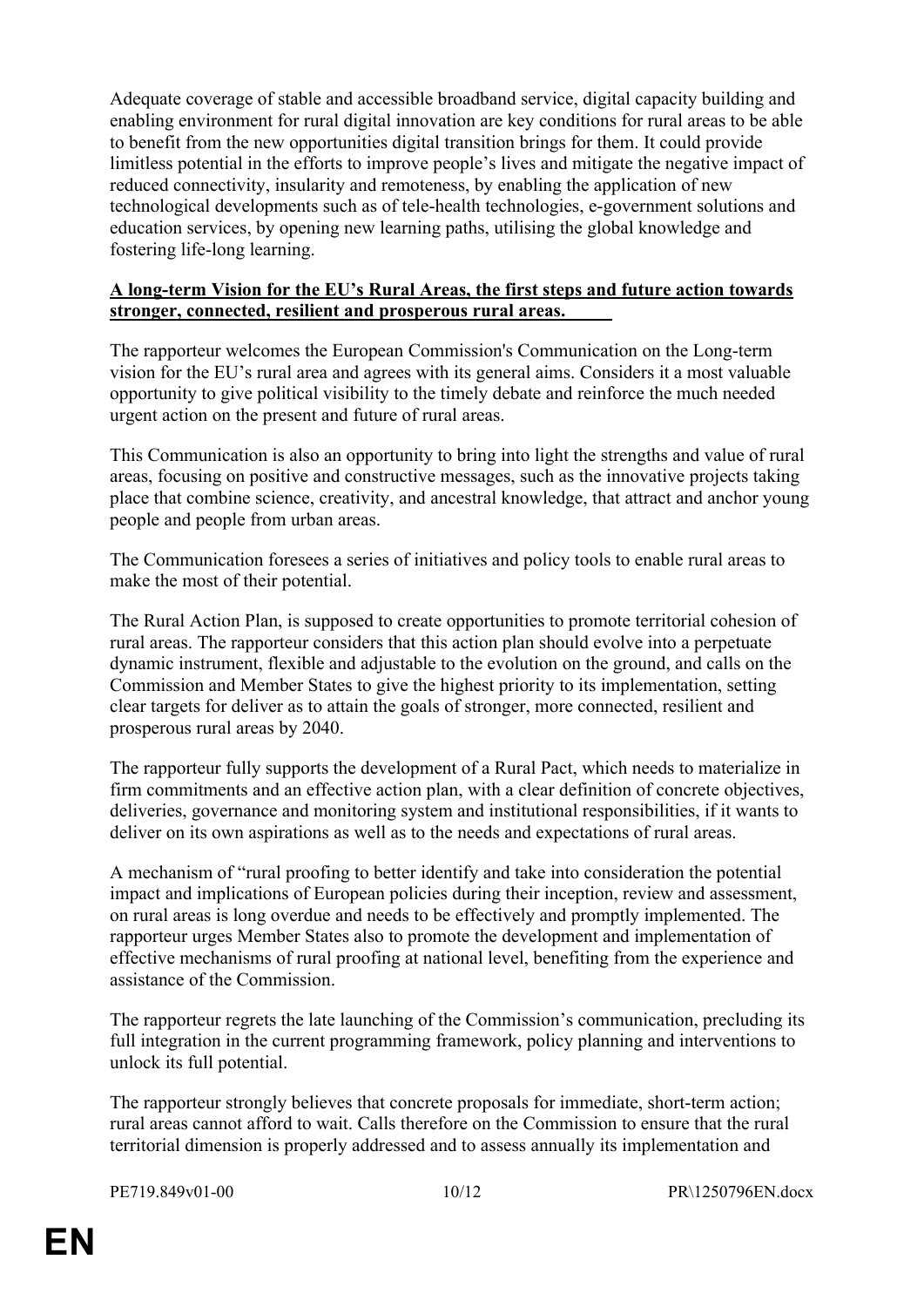impact in the CAP strategic plans, the Cohesion policy programs and the Recovery and Resilience plans. It recalls also that all European policies and funds, both shared and direct management ones, must play their role in supporting rural areas.

At the same time, Member States must also address the specific challenges of rural areas during the implementation of the current MFF and national programmes and to provide the needed investments for social inclusion and job creation, to foster competitiveness and enable a just digital and green transition;

The multi-fund approach could help significantly in addressing the rural needs in a more integrated way. However, persistent obstacles remain and the rapporteur calls on the Commission to improve synergies and coordination between the European funding instruments, and with the national ones, as well as to pursue simplification, in particular for smaller projects, which are key for rural areas.

The rapporteur points out that Europe's rural areas are very diverse. Rural areas close to urban centers, in remote areas or mountainous zones and in outermost regions face different challenges requiring therefore targeted development strategies and solutions.

A recent study promoted by the Commission confirms in its conclusions on LEADER's effectiveness in developing solutions to address economic, social and development challenges and opportunities at local level and in contributing to sustainable rural development across the EU. The rapporteur calls on Member States to support LEADER/CLLD initiatives, facilitating and promoting multi-fund approaches, while considering that a meaningful earmarking of CLLD at EU level of all relevant funds, including EAFRD, would contribute to stronger sustainable territorial development.

This heterogeneity calls for more community-based policy design and tailor-made solutions, involving local actors, authorities and civil society organisations and the rapporteur insists therefore that they must play an active role in all phases of policy development, from decision-making to policy implementation and evaluation. Their participation brings added value with the unique experience and knowledge of the diverse challenges on the ground. Furthermore giving, stakeholders a voice in decisions making plays an important role in enforcing the political legitimacy and ownership of the interventions. The rapporteur firmly believes that this will promote greater social cohesion and sense of belonging.

Capacity building, particularly in the most remote and less populated areas is key for empowering of rural communities to have a stronger voice in shaping decision-making processes.

However, although EU legislation foresees multilevel governance approaches and partnerships, a resistance is still observed in the application of these principles in a meaningful way. Member States must foster these approaches by allocating responsibility to the appropriate local level and ensuring political ownership and strong coordination of policies and investments across all levels of governance.

The rapporteur calls for the evolvement of the long-term vision into a true rural strategy at the European level to be fully integrated in the next programming periods and urges all Member States to develop rural strategies at national level. Further considers that the take stock exercise announced by the Commission's by mid-2023 should pave the way to fully integrate a Rural Action Plan on the 2028-2034 programming period.

PR\1250796EN.docx 11/12 PE719.849v01-00